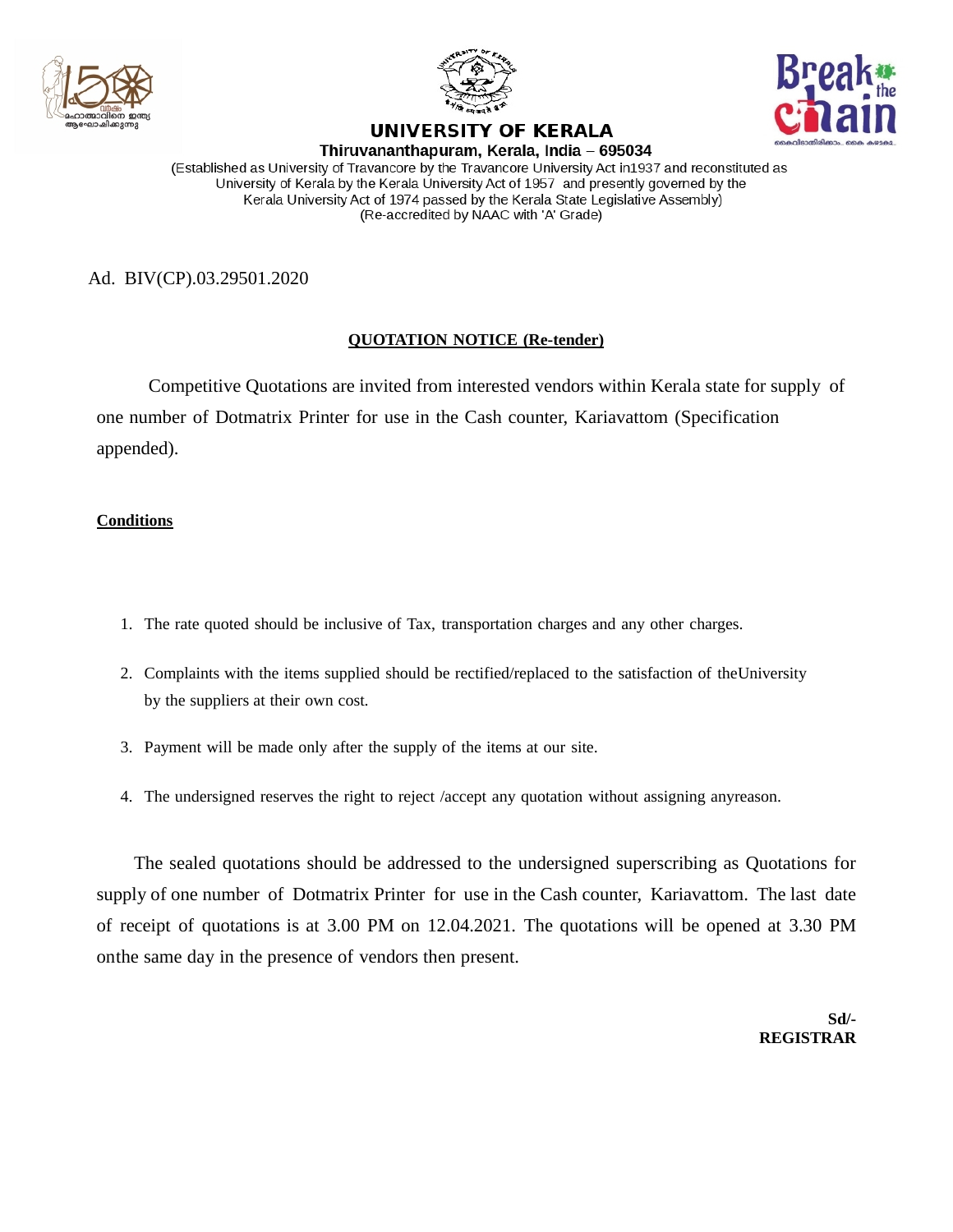## **Specifications for Dotmatrix Printer**

- Serial impact Dot matrix printer
- Bi-directional
- 9 wire, 80 Column
- Above 400 CPS at 12 cpi
- Top, rear, bottom paper feed
- Continuous and cut sheet stationery
- User replaceable Cartridge and Cartridge ribbon
- Parallel, USB interfaces
- Windows,Ubuntu Linux drivers
- One year Warranty